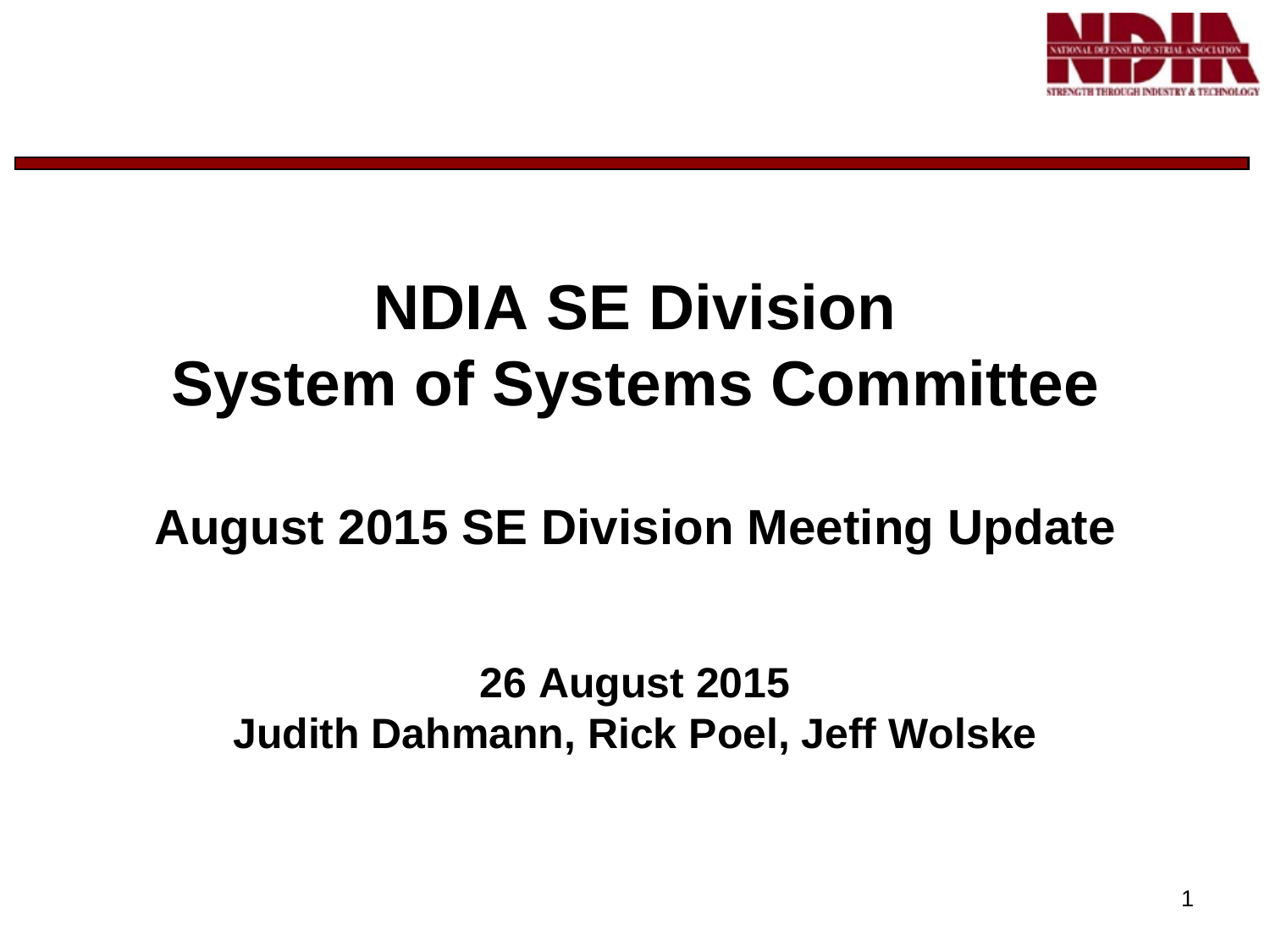

### SoSCIE Webinars: System of Systems Collaborators Information Exchange (1 of 2)

- **April 28:** Synthesizing and Specifying Architectures for System of Systems; Dr. C. Robert Kenley, Purdue University
- **May 5:** SoS Considerations in the Engineering of Systems; Dr. Judith Dahmann, The MITRE **Corporation**
- **May 19:** Lifecycle Modeling Language and SoS; Dr. Steven Dam, SPEC Innovations
- **June 9:** Lifecycle Verification of a System of Systems; Mr. Brian Hatchell, Mr. Fredrick Mauss, and Mr. Kurt Silvers, Pacific Northwest National Laboratory
- **July 28:** Maintaining Emergence in Systems of Systems Integration: A Contractual Approach using SysML; Dr. Jeremy Bryans, Dr. John Fitzgerald, and Dr. Richard Payne, Newcastle University, UK and Mr. Klaus Kristensen, Bang & Olufsen
- **Aug 11:** Systems Integration: He Who Hesitates Is Lost; Mr. James R. Armstrong, Stevens Institute of Technology
- **Aug 25**: A Practitioner's Approach Using Model Based Systems Engineering (MBSE) in Systems of Systems; Mr. Richard Deakins and Mr. Doug Parsons, U.S. Army Aviation and Missile Research, Development and Engineering Center
- **Sept 1:** Approach to Capability-Based System-of-Systems Framework in Support of Naval Ship Design; Dr. Santiago Balestrini-Robinson and Dr. Simon Briceño, Georgia Institute of Technology; Cdr Jacques P. Olivier, Department of National Defence, Canada
- **Sept 08:** Incremental Commitment Spiral Model as Applied to SoS; Dr. Jo Ann Lane, University of Southern California and Dr. Rich Turner, Stevens Institute of Technology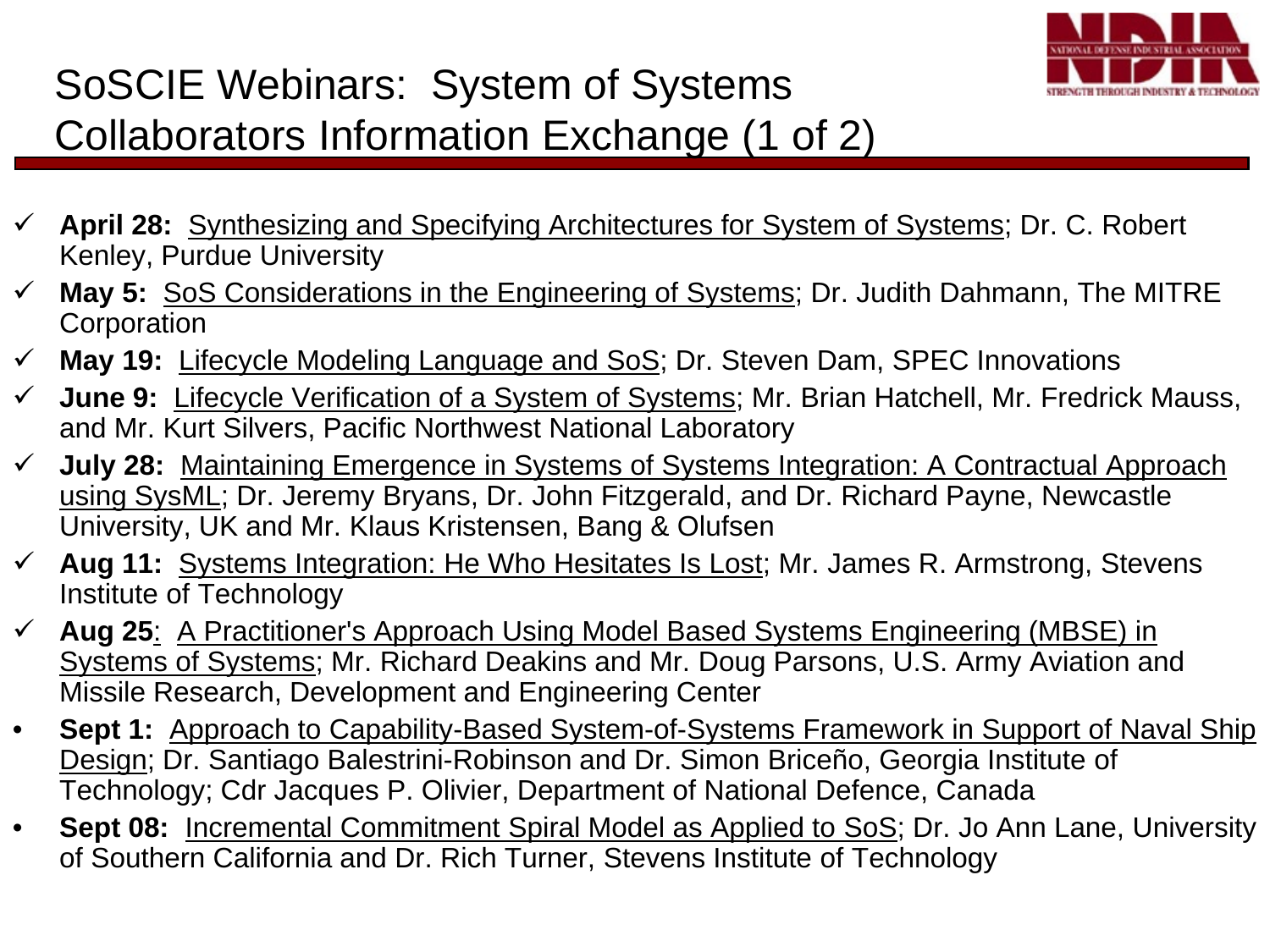

#### SoSCIE Webinars: System of Systems Collaborators Information Exchange (2 of 2)

- **Sept 15:** Traceable Engineering of Fault-Tolerant System of Systems; Dr. Zoe Andrews, Dr. Claire Ingram, Dr. Richard Payne, and Prof. Alexander Romanovsky, Newcastle University, UK; Prof. Jon Holt and Mr. Simon Perry, Scarecrow Consultants Limited, UK
- **Sept 29:** Set-Based Design in Requirements Development; Dr. Norbert Doerry, Naval Sea Systems Command
- **Oct 6:** The Human Systems Integration Framework (HSIF): Defining a New Role to Enhance Cross-Domain Collaboration; Dr. Matthew R. Risser and Mr. Frank C. Lacson, Pacific Science & Engineering Group
- **Oct 20:** Model-based Product Line Engineering Variations on a Theme; Mr. Matthew C. Hause, Atego
- **Nov 10:** Towards a New Paradigm for Management of Complex Engineering Projects: A System-of-Systems Framework; Ms. Jin Zhu and Dr. Ali Mostafavi, Florida International **University**
- **Nov 24:** Preferential System Connectivity and Its Impact on Performance; Dr. David Flanigan and Mr. Jeffery Dixon, The Johns Hopkins University Applied Physics Laboratory
- **Dec 1:** Modelling Patterns for Systems of Systems Architectures; Dr. Claire Ingram and Dr. Richard Payne, Newcastle University, UK
- **Dec 15:** Towards Technical Reference Frameworks to Support Open System Architecture Initiatives; Dr. Douglas C Schmidt, Software Engineering Institute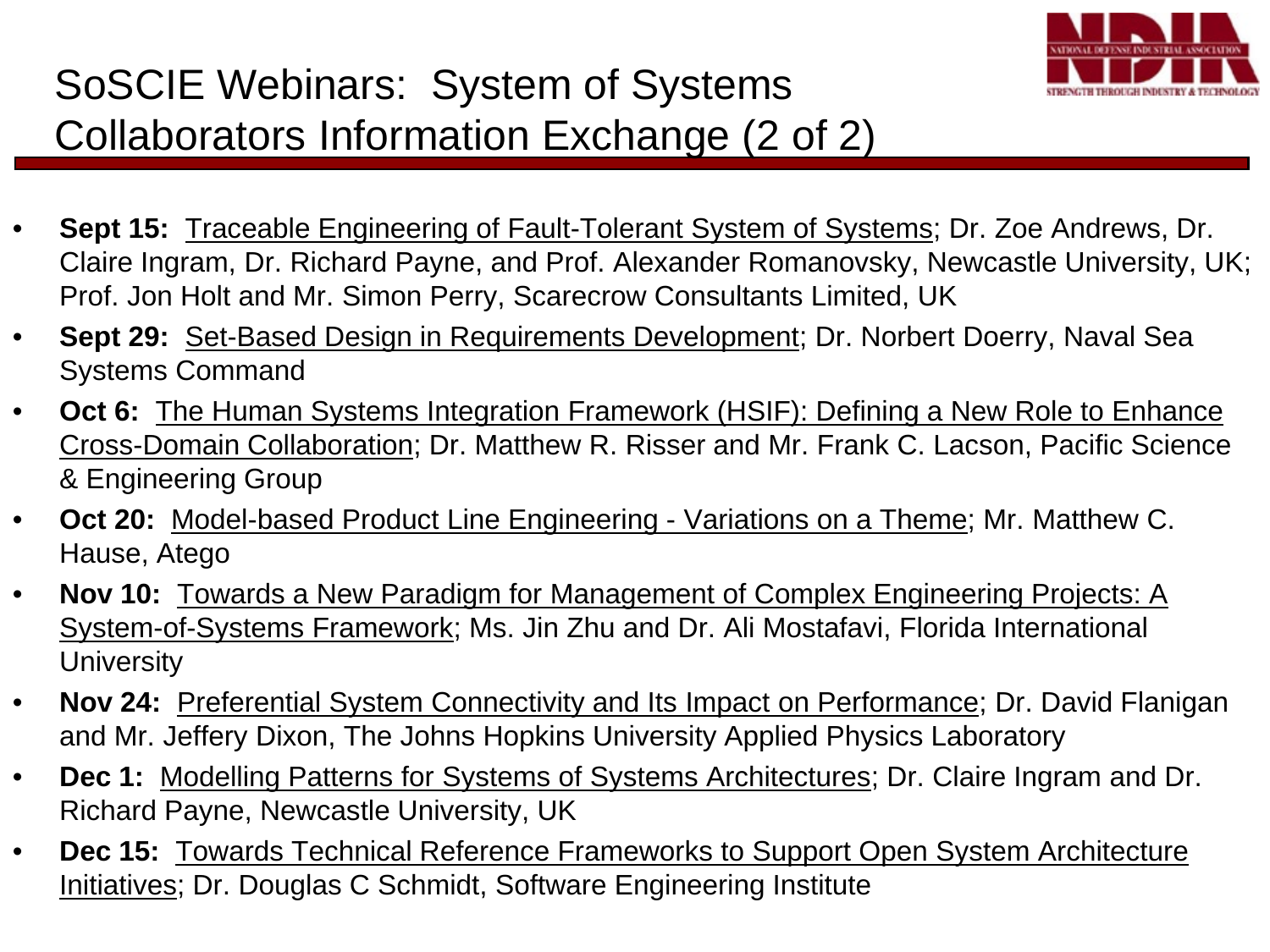

#### Other Activities of the System of Systems Committee

#### **System of Systems Committee Meetings**

- **April 10:** Mission Based Analysis and Joint Mission Threads supporting the Digitally Aided Close Air Support (DACAS) SoS Initiative; Marsha Mullins, JS J6 Joint Fires Division
- **June 4:** The Evolution of SE Standards and Practices: ISO/IEC/IEEE 15288 Based Harmonization; Garry Roedler, Lockheed Martin

#### **Upcoming**

• The SoS SE Committee Leads be crafting a survey for our SoS SE Committee members to get their take on pressing issues facing DoD SoS SE and look at future directions for SoS technical efforts. This will help us identify areas of interest of our members, shape future committee efforts, and help identify areas where Committee actions might be of interest to DASD SE and other DoD organizations with an SoS focus.